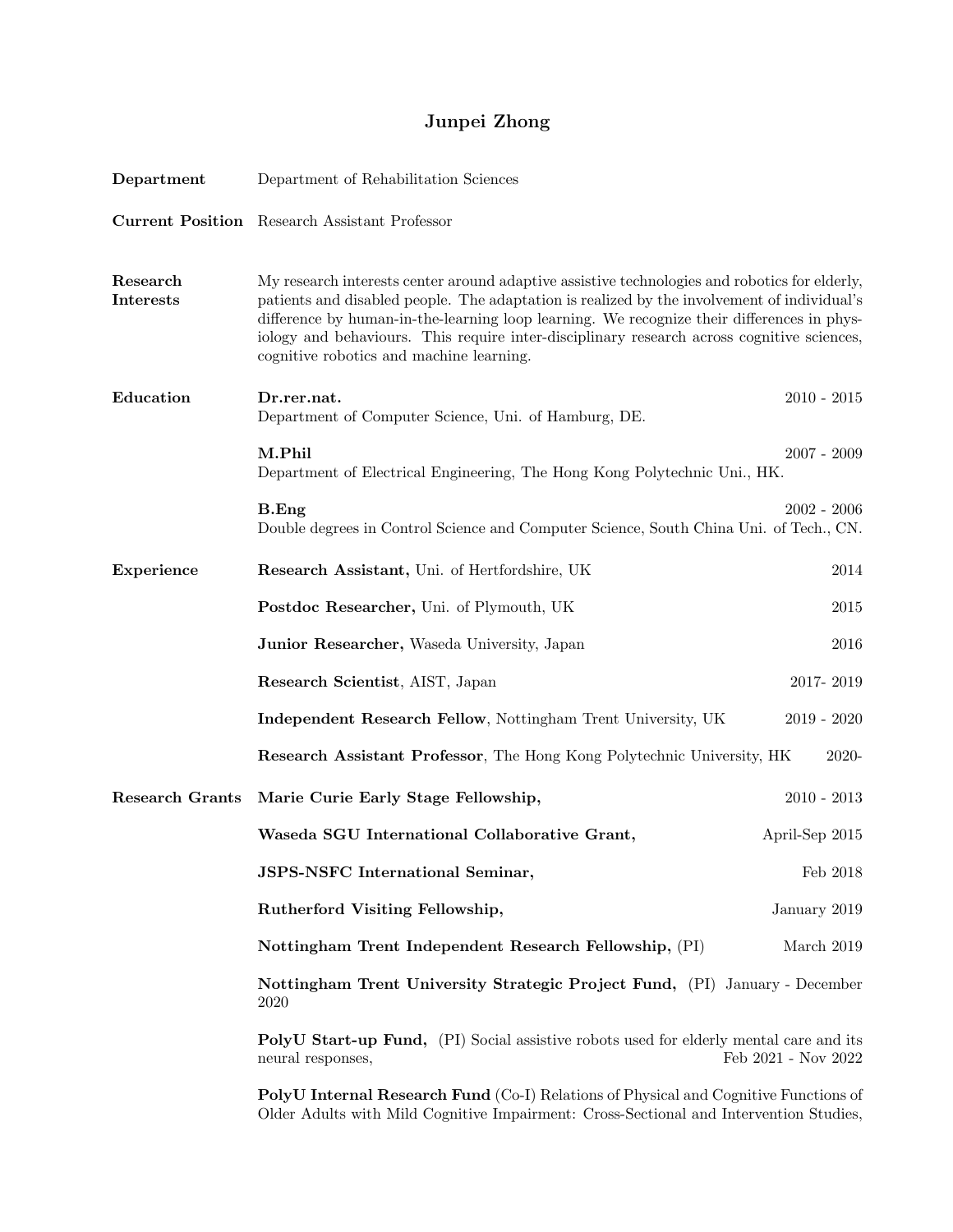Feb 2021 - Dec 2022

PolyU Internal Research Fund (Co-I) Unveiling the therapeutic mechanisms of noninvasive brain stimulation for cognitive rehabilitation, Dec 2021 - Jan 2024

PolyU Mental Health Research Center Research Fund (Co-I) Dissecting Linkage between Sarcopenia and Depression from Molecular Mechanisms to Prediction, Prevention and Rehabilitation: A Novel Role of Myokine Apelin in Muscle-brain Crosstalk Mar 2022 - Feb 2024

Teaching Experience

### Courses Taught,

- Optimal control applications and methods (HKPU 2008)
- Bio-inspired artificial intelligence (Hamburg 2011)
- Knowledge processing and neural networks (Hamburg 2011)
- Robotics and Cybernetics (NTU 2019)
- Introduction to Computer System and Programming (SCUT 2020)
- Big Data in Manufacturing (SCUT 2020)
- Machine Vision (SCUT 2020)
- Current Development in Neurological Rehabilitation (PolyU 2022)
- Neuroscience Investigation (PolyU 2022)
- Enabling Occupation: Environmental Issues and Assititve Technology (PolyU 2022)

#### Graduate Students Supervised,

- Supervised: C. Ling (SCUT, M.Eng, 2020-), J. Ye (SCUT, M.Eng, 2020-)
- Co-supervised: J. Li (SCUT, PhD, 2018-), S. Huang (SZU, M.Eng, 2016-2018), A. Naser (NTU, PhD, 2019-)

#### Associate Editors

International Journal of Advanced Robotic Systems

Activities

**Other** 

Professional

#### Chair,

Task Force on Action and Perception, IEEE CIS Technical Committee on Cognitive and Developmental Systems

#### Guest Editors

Complexity: Neural Network for Complex Systems: Theory and Applications (2017) Interaction Studies: Human-robot Collaborative Intelligence (2017) Complexity: Control Design for Systems Operating in Complex Environments (2018) IEEE Transaction on Cognitive and Developmental Systems: Unsupervised Continuous Learning (2018, 2022) Journal of Ambient Intelligence and Humanized Computing: Human Behaviour Monitoring, Interpretation and Understanding (2019) Neural Computing and Applications: Human-in-the-loop Learning and Applications (2021) Security and Communication Networks (2021)

## Organised Events,

Conference on Robotics and Development of Cognition 2012, Lausanne, CH. Workshop in Human Robot Collaborative Intelligence (at ICARM 2018), SG. IEEE Symposium on Domestic Robotics 2019, Xiamen, CN.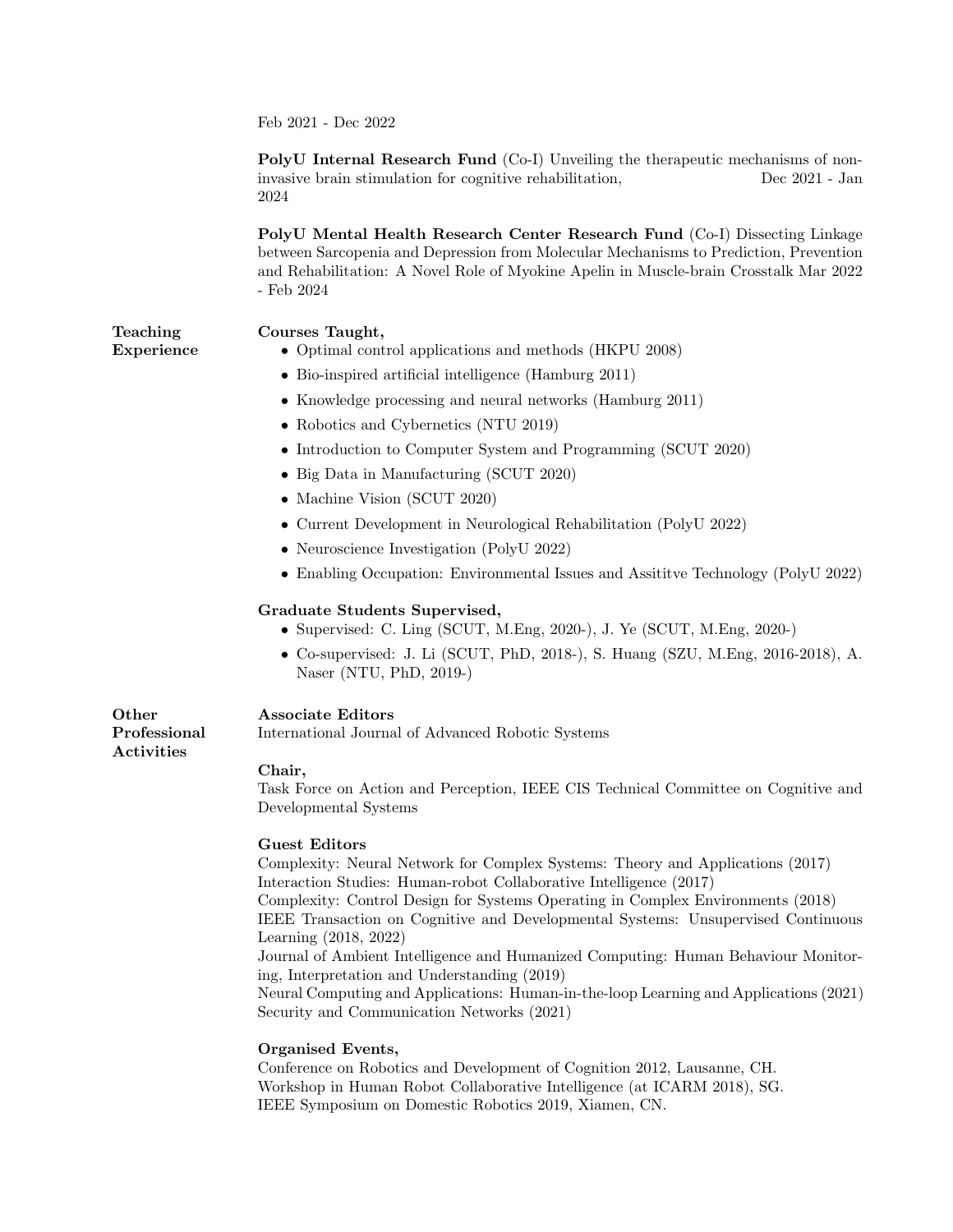Special Session of Human-in-the-loop Learning (at IEEE SMC 2020), Toronto, CA. Workshop in Sensorimotor Interaction, Language and Embodiment of Symbols (at IEEE ICDL/EpiRob 2020), Valparaiso, CL. Special Session of Human-in-the-loop Learning System and its User-centric Methods (at IEEE SMC 2021), Melbourne, AU. The 15th International Convention on Rehabilitation Engineering and Assistive Technology (i-CREATe 2022), Hong Kong

#### Ad-hoc Reviewer,

IEEE Transaction on Cognitive and Developmental Systems IET Control Theory and Applications Frontiers on AI and robotics International Journal of Advanced Robotic Systems ISA Transactions Optics Communications Applied Mathematics and Computation IEEE Access, etc

#### Invited Talks,

Northwest Polytechnic University, China, 2016 Tokyo University, Tokyo, Japan, 2016 Sun Yet-sen University, Shenzhen, China, 2016 Interdisciplinary Forum, Wuhan, China, 2017 Workshop on Industry 4.0 and Intelligent Machines, Fujian, China, 2017 Re.Work Machine Intelligence Summit, Hong Kong, 2018 AI Summit, Hong Kong, 2018 Machine Learning Summit, Shanghai, 2018

- Publications Journal Papers
	- Abdallah Naser, Ahmad Lotfi, and Junpei Zhong. Calibration of low-resolution thermal imaging for human monitoring applications. IEEE Sensors Letters, 6(3):1–4, 2022
	- Abdallah Naser, Ahmad Lotfi, and Junpei Zhong. Multiple thermal sensor array fusion towards enabling privacy-preserving human monitoring applications. IEEE Internet of Things Journal, 2022
	- Bixiao Wu, Junpei Zhong, and Chenguang Yang. A visual-based gesture prediction framework applied in social robots. IEEE/CAA Journal of Automatica Sinica, 9(3):510–519, 2021
	- Bi-Xiao Wu, Chen-Guang Yang, and Jun-Pei Zhong. Research on transfer learning of vision-based gesture recognition. International Journal of Automation and Computing, 18(3):422–431, 2021
	- Xing Li, Junpei Zhong, and MM Kamruzzaman. Complicated robot activity recognition by quality-aware deep reinforcement learning. Future Generation Computer Systems, 117:480–485, 2021
	- Abdallah Naser, Ahmad Lotfi, and Joni Zhong. Towards human distance estimation using a thermal sensor array. Neural Computing and Applications, pages 1–11, 2021
	- Junpei Zhong, Chaofan Ling, Angelo Cangelosi, Ahmad Lotfi, and Xiaofeng Liu. On the gap between domestic robotic applications and computational intelligence. Electronics, 10(7):793, 2021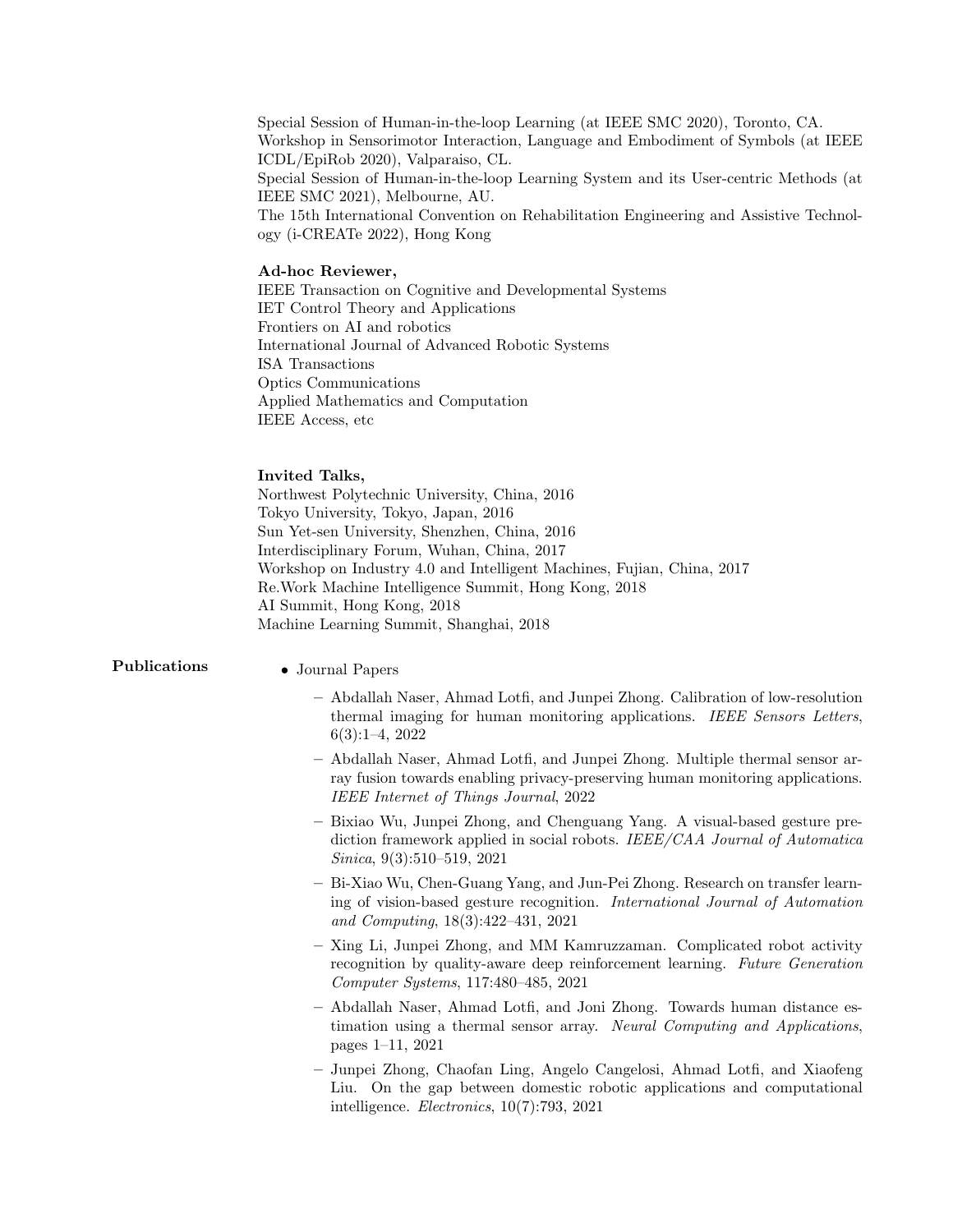- Jie Li, Junpei Zhong, and Min Wang. Unsupervised recurrent neural network with parametric bias framework for human emotion recognition with multimodal sensor data fusion. Sensors and Materials, 31(4):1261–1277, 2020
- Jie Li, Junpei Zhong, Jingfeng Yang, and Chenguang Yang. An incremental learning framework to enhance teaching by demonstration based on multimodal sensor fusion. Frontiers in Neurorobotics, 14, 2020
- Xing Li and Junpei Zhong. Upper limb rehabilitation robot system based on internet of things remote control. IEEE Access, 8:154461–154470, 2020
- Abdallah Naser, Ahmad Lotfi, and Junpei Zhong. Adaptive thermal sensor array placement for human segmentation and occupancy estimation. IEEE Sensors Journal, 21(2):1993–2002, 2020
- Junpei Zhong, Tetsuya Ogata, Angelo Cangelosi, and Chenguang Yang. The emerge of disentanglement in the conceptual space during sensorimotor interaction. Cognitive Computation and Systems, 2019
- Yanan Li, Xiaodong Zhou, Junpei Zhong, and Xuefang Li. Robotic impedance learning for robot-assisted physical training. Frontiers in Robotics and AI, 6:78, 2019
- Chao Zeng, Chenguang Yang, Junpei Zhong, and Jianwei Zhang. Encoding multiple sensor data for robotic learning skills from multimodal demonstration. IEEE Access, 2019
- Chenguang Yang, Xiaofeng Liu, Junpei Zhong, and Angelo Cangelosi. Human robot collaborative intelligence. Interaction Studies, 20(1):1–3, 2019
- J. Zhong, A. Cangelosi, T. Ogata, and Zhang X. Encoding longer-term contextual information with predictive coding and ego-motion. Complexity, 2018
- J. Zhong, M. Peniak, J. Tani, T. Ogata, and A. Cangelosi. Sensorimotor input as a language generalisation tool: A connectionist model for generation and generalisation of noun-verb combinations with sensorimotor inputs. Autonomous Robots, 2018
- X. Zhang, J. Zhang, and J. Zhong. Towards navigation ability for autonomous mobile robots with learning from demonstration paradigm: A view of hierarchical temporal memory (accepted). International Journal of Advanced Robotic Systems, 2018
- Y. Xu, C. Yang, J. Zhong, H. Ma, and L. Zhao. Robot teaching by teleoperation based on visual interaction and extreme learning machine (accepted). Neurocomputing, 2017
- Y. Jiang, C. Yang, J. Na, G. Li, Y. Li, and J.Zhong. A brief review of neural networks based learning and control and their applications for robots. Complexity, 2017
- X. Zhang, J. Zhang, and J. Zhong. Skill learning for intelligent robot by perception-action integration: A view from hierarchical temporal memory. Complexity, 2017
- J. Zhong, A. Cangelosi, and S. Wermter. Towards a self-organizing pre-symbolic neural model representing sensorimotor primitives. Frontiers in Behavioral Neuroscience, 8:22, 2014
- J. Zhong, C. Weber, and S. Wermter. A predictive network architecture for a robust and smooth robot docking behavior. Paladyn. Journal of Behavioral Robotics, 3(4):172 –180, 2012
- J. Zhong and Y. Fung. Case study and proofs of ant colony optimisation improved particle filter algorithm. Control Theory Applications, IET, 6(5):689 –697, 15 2012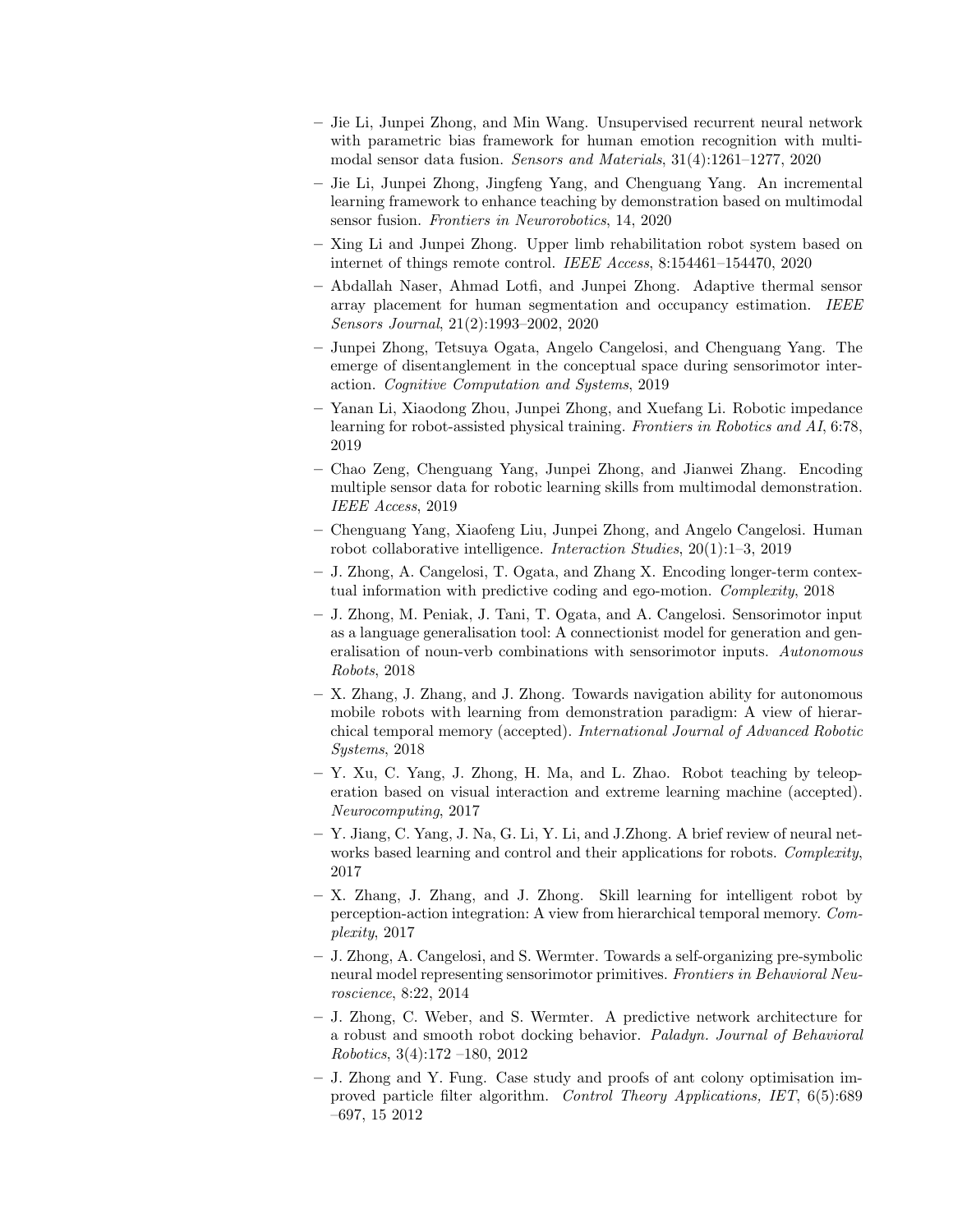- J. Zhong, Y. Fung, and M. Dai. A biologically inspired improvement strategy for particle filter: Ant colony optimization assisted particle filter. International Journal of Control, Automation and Systems, 8:519–526, 2010
- Conference Papers
	- Jiancong Ye and Junpei Zhong. A review on data-driven methods for human activity recognition in smart homes. In Cases on Virtual Reality Modeling in Healthcare, pages 21–40. IGI Global, 2022
	- Ran Dong, Yangfei Lin, Qiong Chang, Junpei Zhong, Dongsheng Cai, and Soichiro Ikuno. Motion feature extraction and stylization for character animation using hilbert-huang transform. In *Proceedings of the 2021 ACM Inter*national Conference on Intelligent Computing and its Emerging Applications, pages 16–21, 2021
	- Libo Zhao and Junpei Zhong. Recurrent neural network with adaptive gating timescales mechanisms for language and action learning. In International Conference on Neural Information Processing, pages 405–413. Springer, 2021
	- Kaibin Xu, Junpei Zhong, and Kristiina Jokinen. It is time to laugh: Discovering specific contexts for laughter with attention mechanism. In 2021 IEEE  $\mu$ th International Conference on Information Systems and Computer Aided Education (ICISCAE), pages 211–215. IEEE, 2021
	- Abdallah Naser, Ahmad Lotfi, and Junpei Zhong. A novel privacy-preserving approach for physical distancing measurement using thermal sensor array. In The 14th PErvasive Technologies Related to Assistive Environments Conference, pages 81–85, 2021
	- J. Zhong and A. Lotfi. Sensor2vec: an embedding learning for heterogeneous sensors for activity classification. In 2020 International Symposium on Communitycentric Systems (CcS), pages 1–6. IEEE, 2020
	- A Naser, A Lotfi, J Zhon, and J He. Heat-map based occupancy estimation using adaptive boosting. In IEEE World Congress on Computational Intelligence 2020 (WCCI 2020), 2020
	- W Huang, J Zhong, and A. Cangelosi. Multiple timescale and gated mechanisms for action and language learning in robotics. In IEEE World Congress on Computational Intelligence, 2020
	- Kristiina Jokinen and Junpei Zhong. Learning co-occurrence of laughter and topics in conversational interactions. In 2020 IEEE International Conference on Systems, Man, and Cybernetics (SMC), pages 3845–3851. IEEE, 2020
	- Jingkang Xia, Deqing Huang, Yanan Li, and Junpei Zhong. Iterative learning control based on stretch and compression mapping for trajectory tracking in human-robot collaboration. In 2020 Chinese Automation Congress (CAC), pages 3905–3910. IEEE, 2020
	- Abdallah Naser, Ahmad Lotfi, Junpei Zhong, and Jun He. Human activity of daily living recognition in presence of an animal pet using thermal sensor array. In Proceedings of the 13th ACM International Conference on PErvasive Technologies Related to Assistive Environments, pages 1–6, 2020
	- Junpei Zhong and Chenguang Yang. A compositionality assembled model for learning and recognizing emotion from bodily expression (accepted). In The IEEE International Conference on Advanced Robotics and Mechatronics, 2019
	- Junpei Zhong and Yanan Li. Toward human-in-the-loop pid control based on cacla reinforcement learning. In International Conference on Intelligent Robotics and Applications, pages 605–613. Springer, 2019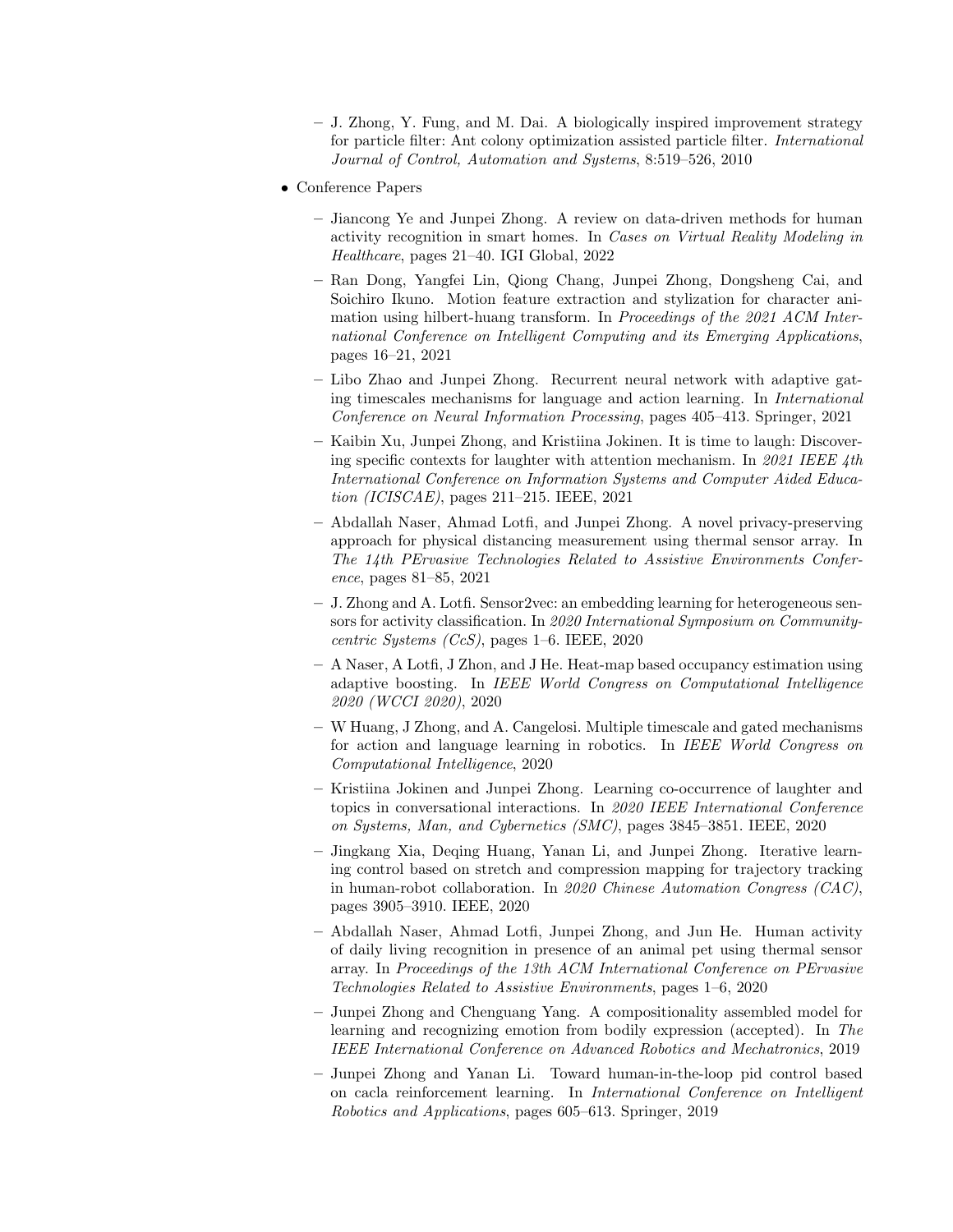- Jie Li, Junpei Zhong, Fei Chen, and Chenguang Yang. An incremental learning framework for skeletal-based hand gesture recognition with leap motion. The 9th IEEE International Conference on CYBER Technology in Automation, Control, and Intelligent Systems, 2019
- Jie Li, Chenguang Yang, Junpei Zhong, and Shilu Dai. Emotion-aroused human behaviors perception using rnnpb. In 2018 10th International Conference on Modelling, Identification and Control (ICMIC), pages 1–6. IEEE, 2018
- Junpei Zhong, Tetsuya Ogata, and Angelo Cangelosi. Encoding longer-term contextual sensorimotor information in a predictive coding model. In 2018 IEEE Symposium Series on Computational Intelligence (SSCI), pages 160–167. IEEE, 2018
- J. Zhong, A. Cangelosi, X. Zhang, and T. Ogata. Afa-prednet: The action modulation within predictive coding. International Joint Conference on Neural Networks (IJCNN), 2018
- J. Zhong, A. Cangelosi, and T. Ogata. Toward abstraction from multi-modal data: Empirical studies on multiple time-scale recurrent models. In International Joint Conference on Neural Networks (IJCNN), 2017
- Xingjian Wang, Chenguang Yang, Junpei Zhong, and Rongxin Cui. Teleoperation control for bimanual robots based on rbfnn and wave variable (accepted). In Proceedings of the 9th International Conference on Modelling, Identification and Control, 2017 (Best Theory Paper)
- Y. Xu, C. Yang, J. Zhong, H. Ma, and L. Zhao. Robot teaching by teleoperation based on visual interaction and neural network learning. In Proceedings of the 9th International Conference on Modelling, Identification and Control, 2017
- J. Zhong, A. Cangelosi, T. Ogata, and C Yang. Understanding natural language sentences with word embedding and multi-modal interaction. Development and Learning and Epigenetic Robotics (ICDL-Epirob), 2017 Joint IEEE International Conferences on, 2017
- M. Dai, S. Huang, J. Zhong, C. Yang, and S. Yang. Influence of wording noise in text space on transfer learning: an empirical example in chinese sentiment classification. Proceedings of the 13th International Conference on Natural Computation, 2017
- J. Zhong, R. Novianto, M. Dai, X. Zhang, and A. Cangelosi. A hierarchical emotion regulated sensorimotor model: Case studies. In The 5th International Conference on Data-Driven Control and Learning Systems, 2016
- J. Zhong, A. Cangelosi, and T. Ogata. Sentence embeddings with sensorimotor embodiment. In The 34th Annual Conference of the Robotics Society of Japan, 2016
- J. Zhong and L. Canamero. From continuous affective space to continuous expression space: Non-verbal behaviour recognition and generation. In Development and Learning and Epigenetic Robotics (ICDL-Epirob), 2014 Joint IEEE International Conferences on, pages 75–80. IEEE, 2014
- J. Zhong, C. Weber, and S. Wermter. Restricted boltzmann machine with transformation units in a mirror neuron system architecture. In Proceedings of the IROS2011 Workshop on Cognitive Neuroscience Robotics (CNR), pages 23–28, San Francisco, CA, USA, Sep 2011
- J. Zhong, C. Weber, and S. Wermter. Learning features and predictive transformation encoding based on a horizontal product model. In Artificial Neural Networks and Machine Learning–ICANN 2012, pages 539–546. Springer, 2012